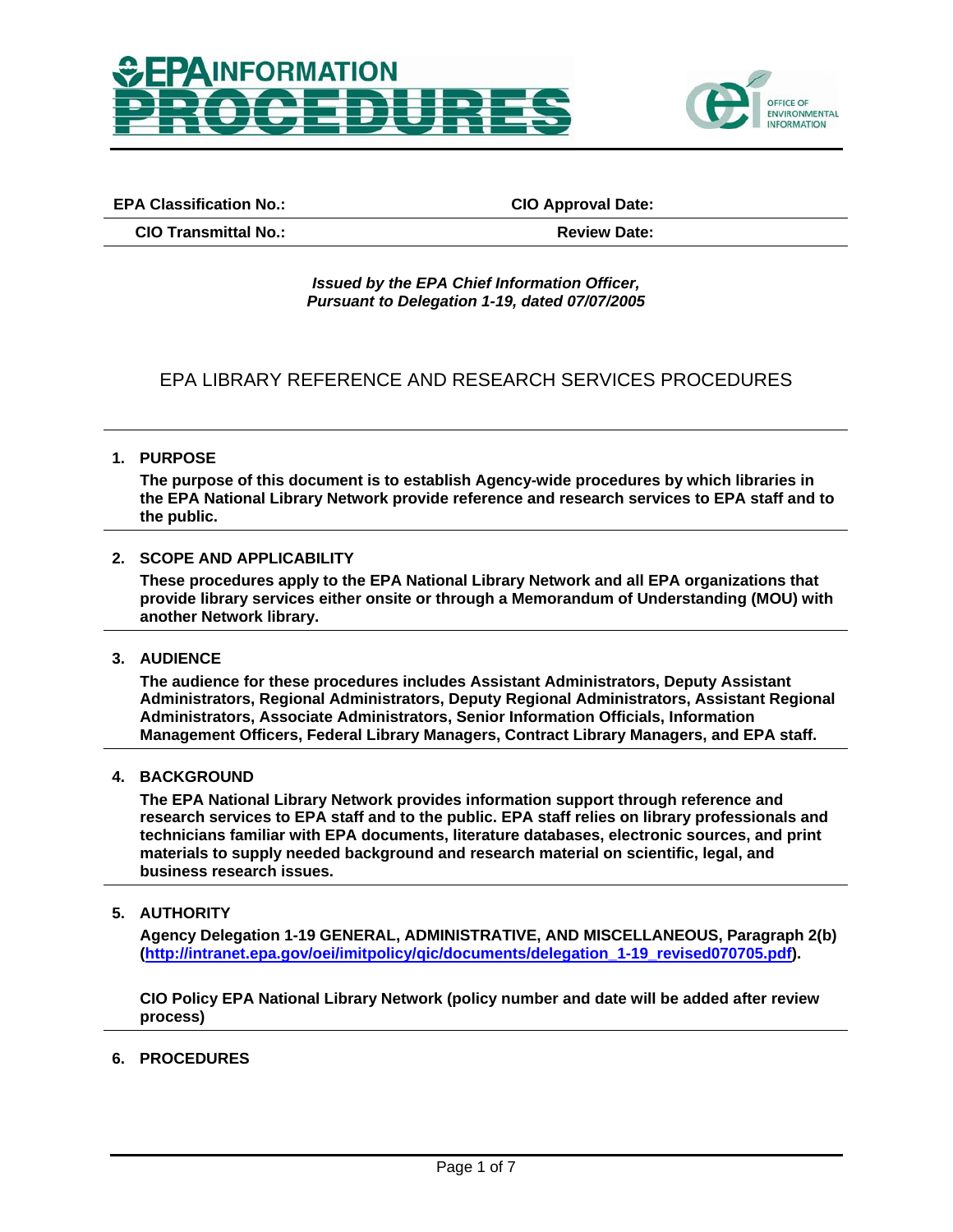| <b>EPA Classification No.:</b> | <b>CIO Approval Date:</b> |  |
|--------------------------------|---------------------------|--|
| <b>CIO Transmittal No.:</b>    | <b>Review Date:</b>       |  |

# **6.1 Reference Philosophy**

**The provision of reference services is a core function of EPA libraries. Information services include the identification, collection, analysis, evaluation and dissemination of specific and accurate information and knowledge to users to support their interests, objectives and work. Reference services can be reactive (responding to direct inquiries) or proactive (anticipating user needs and providing services accordingly, e.g., current awareness services to keep users up-to-date in their fields of expertise).** 

**EPA library professionals and technicians respond to information requests from EPA staff, contractors, other government agencies, and the general public; anticipate EPA staff information needs; disseminate information to EPA library patrons and make library resources accessible to library users. They stay abreast of new developments in research techniques and new features provided through both subscribed databases and EPA and other freely available databases. They provide reference and research services during operating hours as defined locally. They provide assistance in the use of the Online Library System (OLS), library equipment, in-house and Web-based databases, CD-ROMs, and complex reference sources.** 

**To ensure consistent, high-quality reference services to EPA library users and to provide guidelines to handling patrons' requests, the following standards will be maintained:** 

- **6.1.1 Each transaction is unique. Library professionals and technicians must use their best professional judgment in evaluating and processing requests in accordance with the needs of users and the availability of resources.**
- **6.1.2 Library professionals and technicians will strive to answer all questions. This sometimes results in the need to refer a patron to another library, agency, or individual. In the event a librarian cannot answer a question, he/she should attempt to contact the referral directly. Referring a patron to another location should only be done if it is in the best interest of the patron.**
- **6.1.3 Library professionals and technicians will cultivate listening and speaking skills. Using reference interview techniques, they will clarify the inquiry if it is broad or ambiguous. They should always ask the patron if their question has been answered satisfactorily. If communication problems develop, they will ask another librarian, if available, to assist the patron.**
- **6.1.4 Reference professionals and technicians will confer with other librarians onsite or at other locations if necessary.**
- **6.1.5 Library professionals and technicians will maintain awareness of the library's resources and new resources which would be beneficial for the library to acquire.**
- **6.1.6 Whenever possible, information technologies will be used to provide reference services to EPA staff working in the field, at emergency sites and at home.**
- **6.1.7 All patron inquiries will be handled in a courteous and professional manner.**

# **6.2 Service Priority**

**Library professionals and technicians will respond to patron inquiries in the following priority order:** 

- **6.2.1 EPA employees onsite receive highest service priority. In those libraries providing services to other locations through an agreement, this includes the EPA employees from the locations being served.**
- **6.2.2 Other EPA Regional and Laboratory libraries and employees.**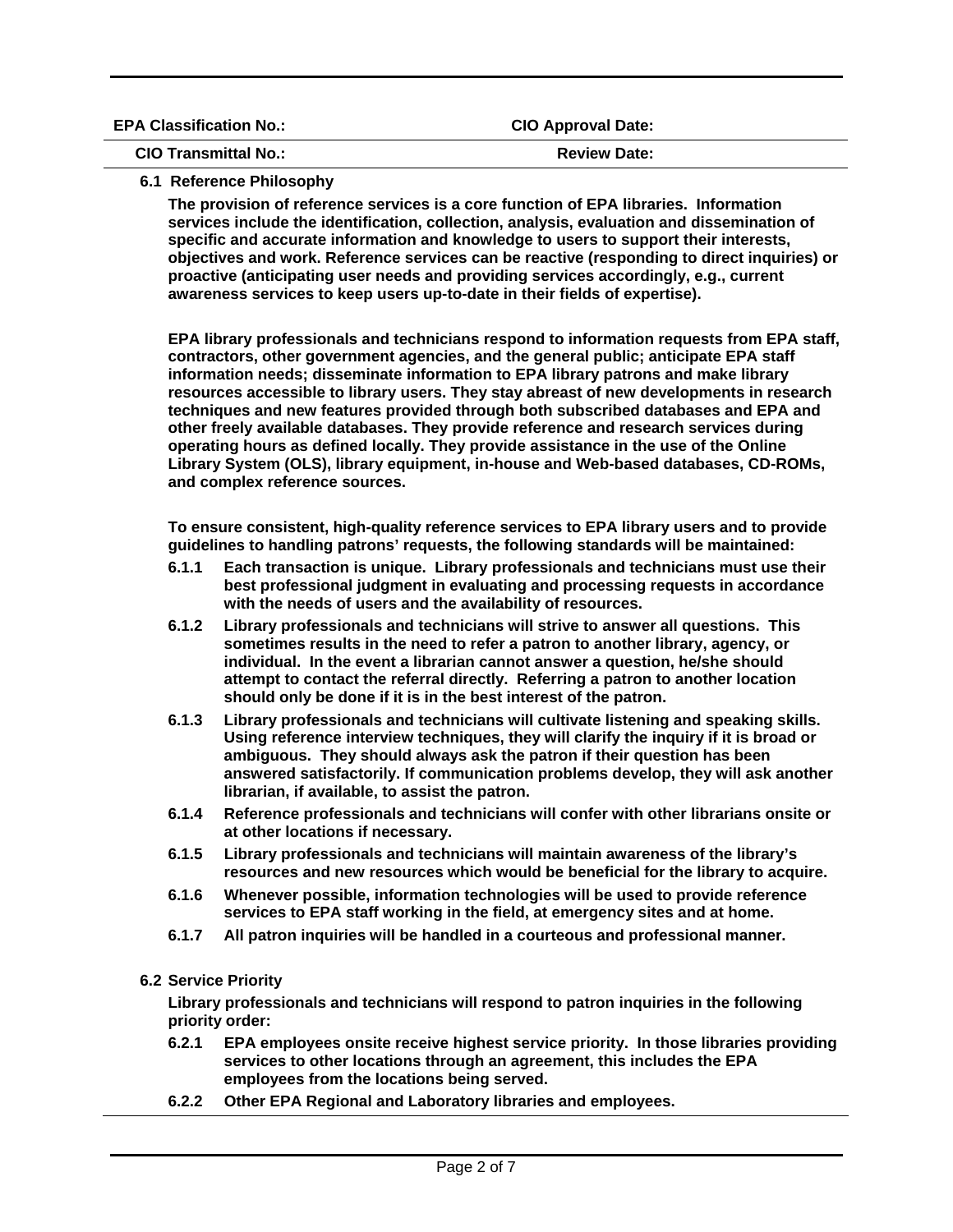**EPA Classification No.: CIO Approval Date:** 

**CIO Transmittal No.: Review Date:** 

- **6.2.3 Authorized EPA contractors.**
- **6.2.4 Other government agencies.**
- **6.2.5 Members of the general public.**
- **6.3 Response Time**

**Inquiries from patrons may be received by telephone, Web forms, e-mail, fax, or in person. Reference services will be provided in a manner that is timely and responsive to the needs of the requester. The length of time required to answer a question will be determined by its complexity and the needs of the individual patron.** 

- **6.3.1 All non-rush or regular reference inquiries will be answered promptly to meet the patron's information needs. The librarian will evaluate the inquiry and inform the patron of anticipated response time if the request cannot be answered within the same business day.**
- **6.3.2 All rush reference requests will be given priority status. All rush requests will be discussed with the patron and an agreed-upon timeframe for response will be established together to ensure that the needs of the patron are met.**
- **6.3.3 For extensive research requests, an estimate of time of completion will be provided to the requester by the next business day.**
- **6.3.4 Patrons must be kept informed on the status of their request.**
- **6.3.5 Patrons will be provided with options or alternatives for other sources if the information they are seeking is not available in the library or included in the resources available to that library.**
- **6.4 Reference Service Defined by Patron** 
	- **6.4.1 Services to EPA Staff and authorized contractors can include:** 
		- **6.4.1.1 Library orientation and bibliographic instruction, including information on print and electronic library resources, basic Online Library System (OLS) searching, and location of materials. Service can be provided on an as needed basis to individual patrons or as a scheduled presentation for a group.**
		- **6.4.1.2 Literature searches and instruction on free resources.**
		- **6.4.1.3 Literature searches utilizing commercial (fee-based) services.**
		- **6.4.1.4 Internet instruction and/or use of a library computer for access.**
		- **6.4.1.5 Preparation of bibliographies.**
		- **6.4.1.6 Business searching and preparation of mailing lists.**
		- **6.4.1.7 Library tours and demonstrations.**
		- **6.4.1.8 Factual information questions answered by ready reference and extended reference services, e.g. ownership of a particular company, latest date of revision for a federal/state environmental regulation, etc.**
		- **6.4.1.9 Referral to other agencies as appropriate.**
		- **6.4.1.10 CD-ROM or other database instruction and preparation of search aids/handouts.**
		- **6.4.1.11 Referral to Lead Service Center Library as appropriate in cases where agreements are established.**
		- **6.4.2 Services to public can include:**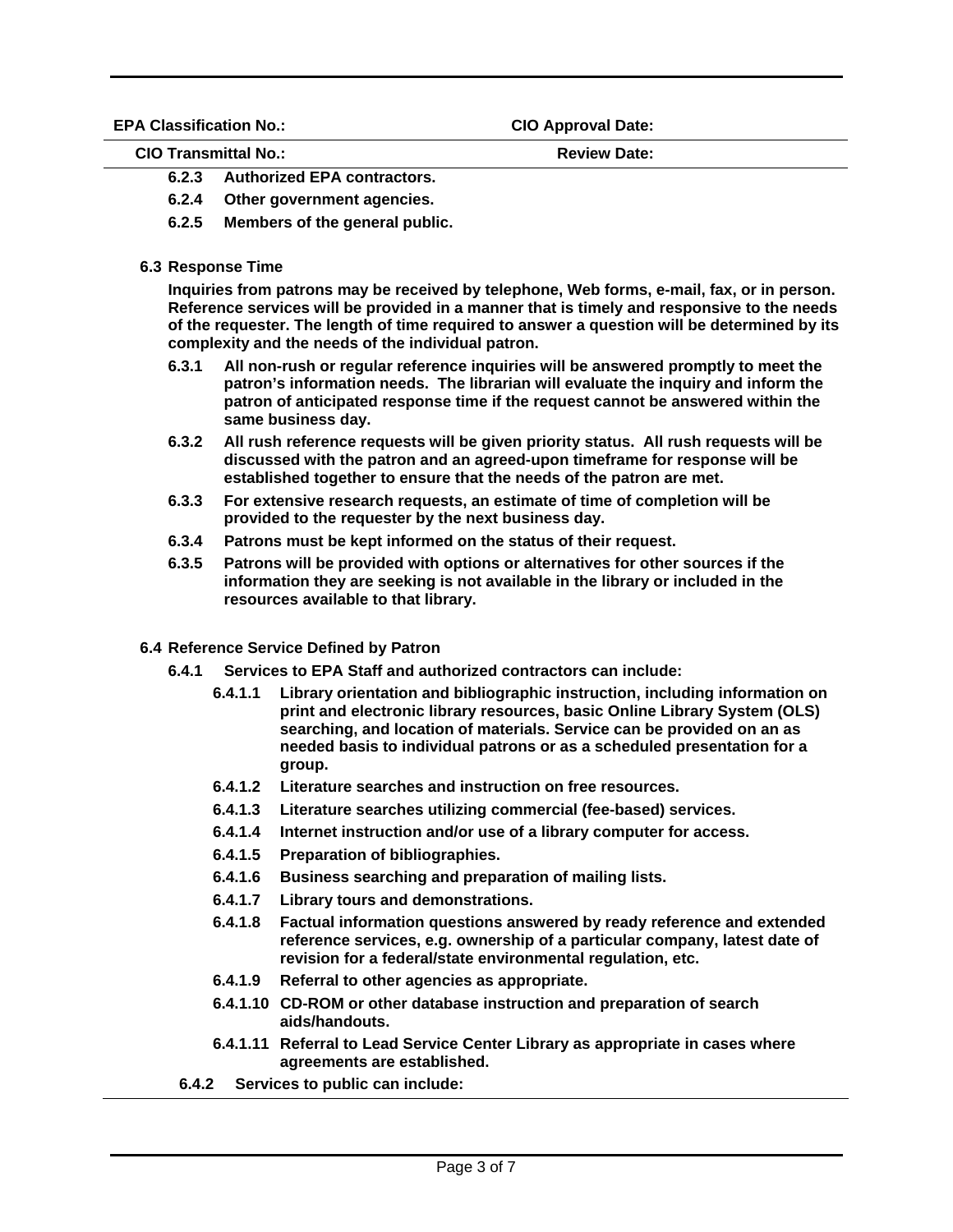**EPA Classification No.: CIO Approval Date:** 

| A UIQSSIIIUQUUII I IU       | <b>VIV APPIVYAI DAG.</b>                                               |  |
|-----------------------------|------------------------------------------------------------------------|--|
| <b>CIO Transmittal No.:</b> | <b>Review Date:</b>                                                    |  |
|                             | 6.4.2.1 Ready reference on EPA topics.                                 |  |
|                             | 6.4.2.2 Instruction and information on the library and its resources.  |  |
| 6.4.2.3                     | Instruction in the use of the Online Library System (OLS) and CD-ROMs. |  |

- **6.4.2.4 Referral to other EPA information sources.**
- **6.4.2.5 Information on how to order and/or access EPA publications.**
- **6.4.2.6 Individual public tours as time permits. Group tours for the public are normally arranged in advance in accordance with local policies and procedures.**
- **6.5 Reference Statistics**

**In order to have a basis for the review of reference and information services, each library will keep daily statistics on inquiries received. Standardized statistics will be gathered according to the EPA Library Usage Statistics Procedures. The use of reference tracking software is recommended in high volume situations.** 

**6.6 Quality Assurance** 

**Quality assurance is of utmost importance since results of reference inquiries may be used to develop regulations, document court cases and inform policy decision-making. The supervisory reference librarian in each location will make appropriate training available to all library professionals and technicians serving patrons and will monitor responses according to local needs.** 

**To ensure quality service, EPA library professionals and technicians will:** 

- **6.6.1 Obtain formal and informal feedback as appropriate from library users regarding reference services, including but not limited to issues such as relevance of information provided, turn-around time, courtesy/customer service.**
- **6.6.2 Consult with each other and through the EPA National Library Network as necessary to ensure the highest quality of reference service.**
- **6.6.3 Maintain current awareness of emerging technologies and strive to demonstrate expert knowledge of the content and format of information resources, including the ability to critically evaluate, select and filter them.**

# **7. RELATED DOCUMENTS**

**EPA Office of Environmental Information. EPA FY 2007 Library Plan: National Framework for the Headquarters and Regional Libraries, dated 08/15/2006 [\(http://www.epa.gov/natlibra/Library\\_Plan\\_National\\_Framework081506final.pdf](http://www.epa.gov/natlibra/Library_Plan_National_Framework081506final.pdf)).** 

**EPA Office of Environmental Information. CIO 2171.0 Information Access Policy, dated 01/24/2008 [\(http://intranet.epa.gov/oei/imitpolicy/index.htm\)](http://intranet.epa.gov/oei/imitpolicy/index.htm).** 

**EPA National Library Network. Interim EPA Library Usage Statistics Procedures, dated 03/27/2008 [\(http://epaquickplace1.rtp.epa.gov/epalibrarynetworkprocedures\)](http://epaquickplace1.rtp.epa.gov/epalibrarynetworkprocedures).** 

**Special Libraries Association. Competencies for Information Professionals of the 21st Century, revised edition, dated 06/2003 [\(http://www.sla.org/PDFs/Competencies2003\\_revised.pdf\)](http://www.sla.org/PDFs/Competencies2003_revised.pdf).**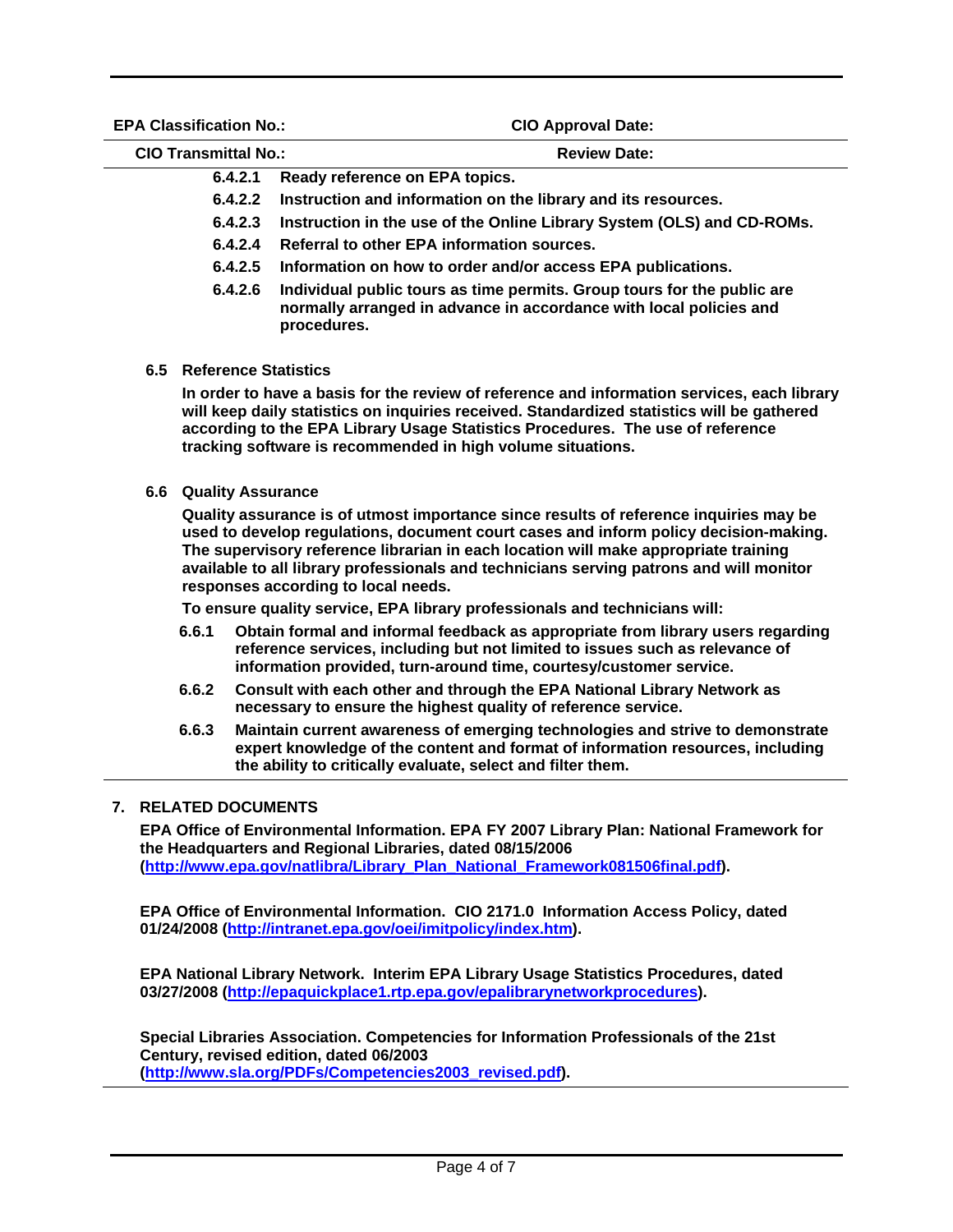| <b>EPA Classification No.:</b> | <b>CIO Approval Date:</b> |  |
|--------------------------------|---------------------------|--|
| <b>CIO Transmittal No.:</b>    | <b>Review Date:</b>       |  |

## **8. ROLES AND RESPONSIBILITIES**

**Assistant Administrator for Environmental Information -The Assistant Administrator, OEI has the overall responsibility for the management of the EPA National Library Network including setting policy and supporting procedures, standards and guidance to ensure the effective oversight of the EPA National Library Network.** 

**Assistant Administrators and Regional Administrators – Assistant Administrators and Regional Administrators with libraries within the EPA National Library Network have the management responsibility of their individual libraries to ensure compliance with Agencywide policies, procedures, standards and guidance relating to the Library Network.** 

**National Library Program Manager – The Library Program Manager resides in OEI's Office of Information Analysis and Access and has the day-to-day responsibility to provide assistance and guidance to offices in the operation of the EPA National Library Network.** 

**Federal Library Managers – The EPA employees who have first-line responsibility for operation of physical Network libraries and provision of library services.** 

## **9. DEFINITIONS**

Access: **The ability of members of the public to obtain information from a government agency. All public libraries and most academic libraries in the United States are open to the general public, but access to certain areas such as closed stacks, rare books, and special collections may be restricted. In a more general sense, the right or opportunity to use a resource that may not be openly and freely available to everyone. In computing, the privilege of using a computer system or online resource, usually controlled by the issuance of access codes to authorized users. In a more general sense, the ability of a user to reach data stored on a computer or computer system.** 

Authorized EPA Contractor: **An individual working under contract to the EPA whose Federal Project Officer grants him or her permission to use EPA library services, either in writing or in accordance with local policies.** 

Current Awareness: **A service designed to alert scholars, researchers, readers, customers, or employees to recently published literature or resources in their field(s) of specialization, usually available in special libraries serving companies, organizations, and institutions in which access to current information is essential. Such services can be tailored to fit the interest profile of a specific individual or group.** 

Database: **A large, regularly updated file of digitized information (bibliographic records, abstracts, full-text documents, directory entries, images, statistics, etc.) related to a specific subject or field, consisting of records of uniform format organized for ease and speed of search and retrieval and managed with the aid of database management system (DBMS) software. Content is usually created by the database producer. In the case of commercial databases, the content may be leased to one or more database vendors (Dialog, EBSCO, OCLC, etc.) that provide electronic access to the data after it has been converted to machinereadable form, usually online via the Internet, using proprietary search software. Most databases used in libraries are catalogs, periodical indexes, abstracting services, and full-text reference resources leased annually under licensing agreements that limit access to**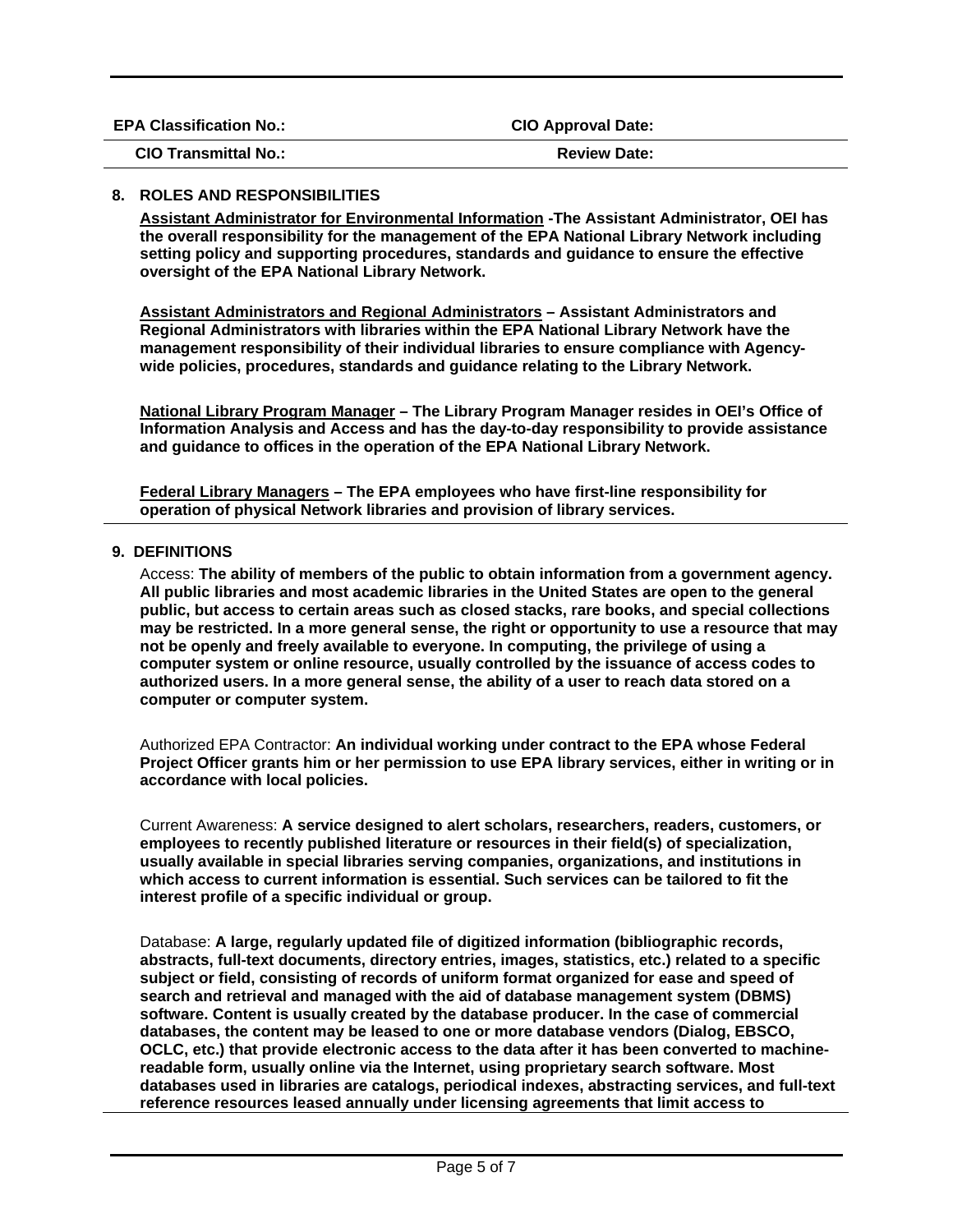| <b>EPA Classification No.:</b> | <b>CIO Approval Date:</b> |
|--------------------------------|---------------------------|
| <b>CIO Transmittal No.:</b>    | <b>Review Date:</b>       |

**registered borrowers and library staff.** 

EPA Document/Publication: **An official EPA publication in any format, with a special alphanumeric identifier known as an EPA publication number.** 

EPA National Library Network: **A national network composed of EPA libraries and repositories located in the Agency's Headquarters, Regional and Field Offices, Research Centers, and specialized laboratories, as well as Web-based access to electronic collections. Network libraries are defined as those libraries with an official membership presence in the Online Computer Library Center (OCLC) system. Centralized network coordination comes from the Agency's Office of Environmental Information. Individual EPA libraries are administered by a range of offices in conjunction with contract staff.** 

Extended Reference: **An inquiry response that involves the knowledge and use of multiple information resources and/or significant library staff time. Information resources can include, but are not limited to, databases, printed reference or other materials, and/or consultation with other libraries or subject experts. Extended reference questions typically require more than ten minutes to answer.** 

Materials: **Items within the library collection that may include books, journals, reports, miscellaneous publications, multimedia, and other physical objects. Generally, library materials do not include official records, but convenience copies of records may be included.** 

OLS: **See Online Library System.** 

Online Library System (OLS): **The online catalog for the EPA Library Network, which provides bibliographic records for the items residing in EPA libraries and links to documents on environmental topics on the Internet. OLS allows searches by author, title, subject heading, any standard numbers that are assigned to the work, classification number, and allows for keyword searching of the record.** 

Patrons: **Anyone authorized to use the materials and services of the library. May include EPA staff, contractors and/or the public.** 

Ready Reference: **The provision of quick answers to factual questions, using standard sources such as dictionaries, almanacs, directories. Web sites can also be used in lieu of printed references. The time to research a ready reference question is secondary to the level of effort, but should usually be in the 5-10 minute range. Directional questions (e.g., where is the copier?), and requests for assistance with equipment instruction/problems are not considered ready reference. Examples of Ready Reference questions: What is the address of the UN Intergovernmental Panel on Climate Change? Who is the current president of the Sierra Club? Does this library have the book Silent Spring?** 

Reference: **Services provided by library staff to meet the information needs of patrons (in person, by telephone, or electronically), including but not limited to answering questions, instructing users in the selection and use of appropriate tools and techniques for finding information, conducting searches on behalf of the patron, directing users to the location of library resources, assisting in the evaluation of information, referring patrons to resources**